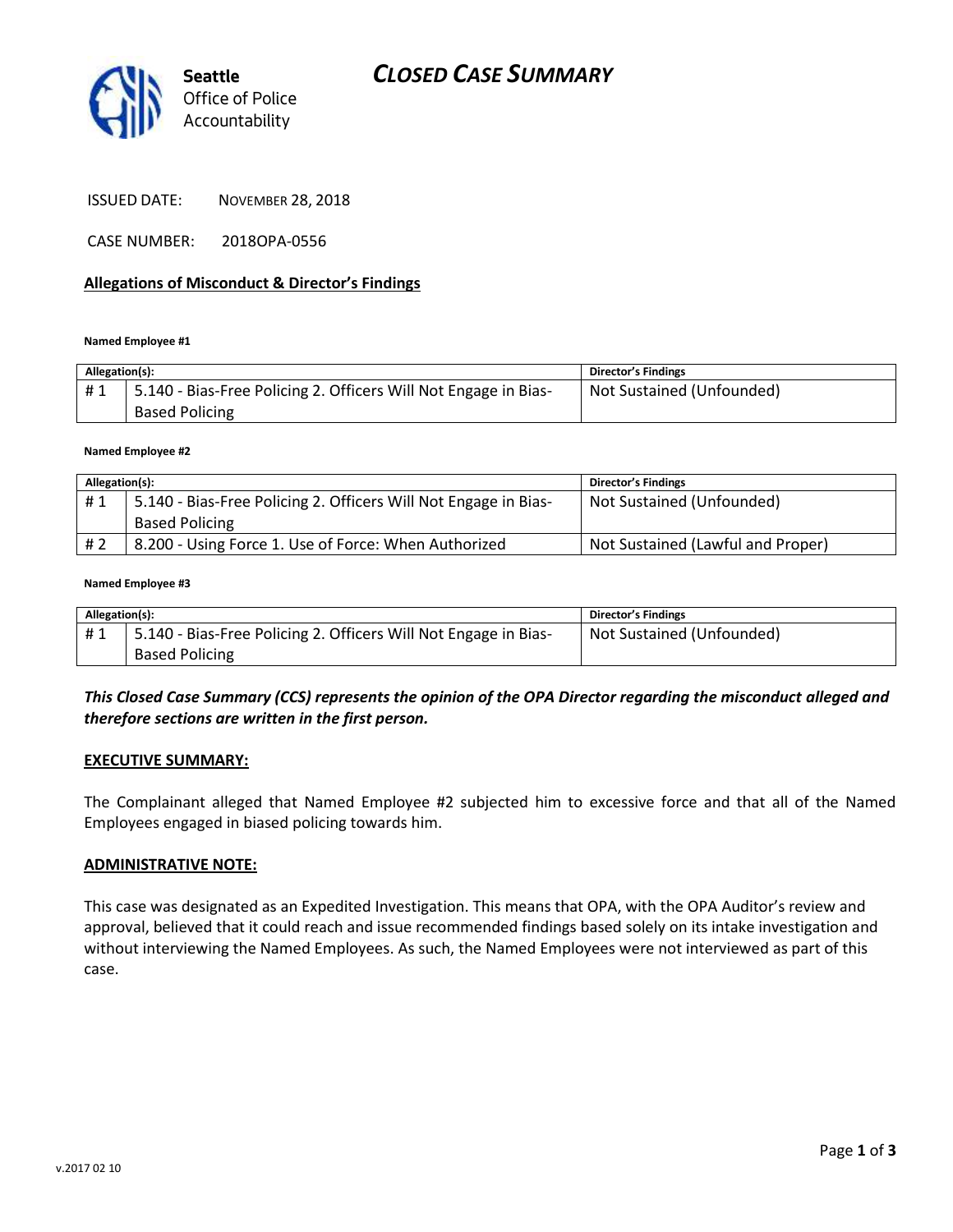

# *CLOSE CASE SUMMARY*

OPA CASE NUMBER: 2018OPA-0556

## **ANALYSIS AND CONCLUSIONS:**

## **Named Employee #1 - Allegations #1** *5.140 - Bias-Free Policing 2. Officers Will Not Engage in Bias-Based Policing*

The Complainant came into the OPA office to file a complaint of excessive force and biased policing. However, he refused to provide a recorded statement to the OPA investigator. He further would not elaborate on the basis for the bias complaint and, with regard to his allegation of excessive force, he would only say he was "slammed to the ground." He was very upset and yelled during the OPA interview.

OPA's investigation indicated that the Named Employees responded to a call concerning the Complainant who was refusing to leave Swedish Hospital. Named Employee #1 (NE#1) attempted to talk to the Complainant and asked him to step outside to speak with him. The Complainant immediately became upset and threw his phone in the air and began yelling at the officers. NE#1 determined that a peaceful resolution was not possible and the Complainant was subsequently arrested. Named Employee #2 (NE#2) handcuffed the Complainant. Both NE#1 and Named Employee #3 (NE#3) assisted in the arrest and the force used to control the Complainant's person.

Following the arrest, the Complainant was heard saying, "All you people do is kill me; that's all you people do." This was not perceived by the officers or responding supervisor to constitute an allegation of biased policing. As such, this matter was not referred to OPA. However, when the Complainant self-initiated this matter, this investigation ensued.

SPD policy prohibits biased policing, which it defines as "the different treatment of any person by officers motivated by any characteristic of protected classes under state, federal, and local laws as well other discernible personal characteristics of an individual." (SPD Policy 5.140.) This includes different treatment based on the race of the subject. (*See id*.)

From my review of the record, I find no evidence indicating that the officers engaged in biased policing or acted in any type of a discriminatory manner towards the Complainant. To the contrary, I find that the Named Employees were professional towards the Complainant and acted appropriately at all times during this incident. Indeed, based on the Complainant's conduct, there was sufficient probable cause to arrest him and to take him into custody. As such, I recommend that this allegation be Not Sustained – Unfounded as against all three Named Employees.

## Recommended Finding: **Not Sustained (Unfounded)**

## **Named Employee #2 - Allegations #1** *5.140 - Bias-Free Policing 2. Officers Will Not Engage in Bias-Based Policing*

For the same reasons as stated above (*see* Named Employee #1, Allegation #1), I recommend that this allegation be Not Sustained – Unfounded.

Recommended Finding: **Not Sustained (Unfounded)**